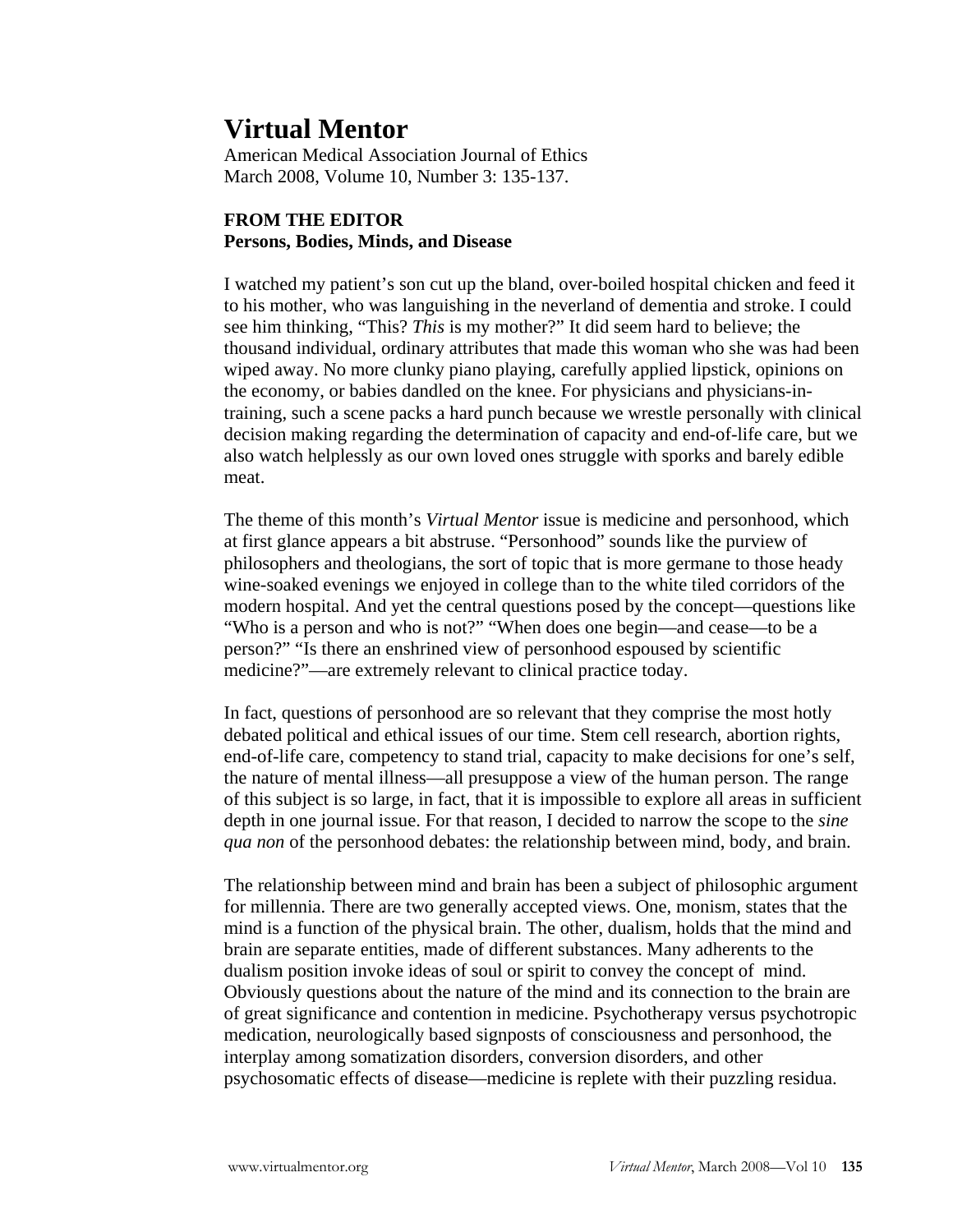The human person, however conceptualized, is a delicate interplay of mind and body. Consider the case presented to commentator J. Wesley Boyd: the psychogenic physical suffering of a patient with a pathological fear of a heart attack is relieved by a therapeutic chest X-ray and EKG. Should the physician's attention be focused on the root psychiatric cause of illness, or should the patient's physical symptoms be addressed first? How should a clinician approach the interworking of mind and body? Boyd argues that there is an ethical imperative to treat suffering wherever it is found and pleads for physician humility when treading in this land of unknowns.

Another fascinating area where the dilemmas of personhood come bubbling to the surface is that of neuroethics. Kristi Kirschner comments on a patient who underwent a profound personality change after a traumatic brain injury. Is he the same person as he was before the accident? Can he undo decisions he previously made—that is, can this new personality claim to speak for the past and future patient? Kirschner discusses how to determine and assess decision-making capacity within a philosophical framework of identity and self.

And what of the patient who appears to be more than one person—or at least to have more than one distinct personality? We present a case of a patient with dissociative identity disorder who is fractured into various selves, one of which is capable of violent behavior. Can that antisocial self be subject to the *Tarasoff* Rule, which is the ethical and legal duty physicians have to warn and protect intended victims of harm? Can a part of a person be responsible for the whole in the eyes of the law? Michael Norko discusses the forensic and therapeutic consequences of the dis-integrated person.

Lest it be thought that the emphasis on personhood applies solely to the patients, I would respectfully submit that doctors are people, too. A recent journal article in *Academic Medicine* examined whether or not the algorithms and flowcharts of the evidence-based medicine movement reduces physicians to sophisticated computers. Raymond Raad comments on the article and discusses a new epistemology of medicine based on Michael Polyani's work, which states that subjective aspects of medicine, such as clinical experience, should be valued as highly as study data and other objective features.

Are practitioners of Western biomedicine implicitly biased vis-à-vis their conception of personhood? Scientific medicine rarely participates in discussions about such questions as monism and dualism, but the disparity in funding for research into allopathic treatments rather than into holistic approaches suggests a decided dualistic conception of the patient. James Lake argues that biological neuropsychiatry receives more than 500 times the amount of funding per year that holistic or alternative psychiatric research does. At the same time, the very term "neuropsychiatry" implies a promising move in medicine's understanding of a brain/mind connection. And in a fascinating commentary, Daniel Fu-Chang Tsai discusses the Confucian-based viewpoint of personhood, which derives from both community relationships and